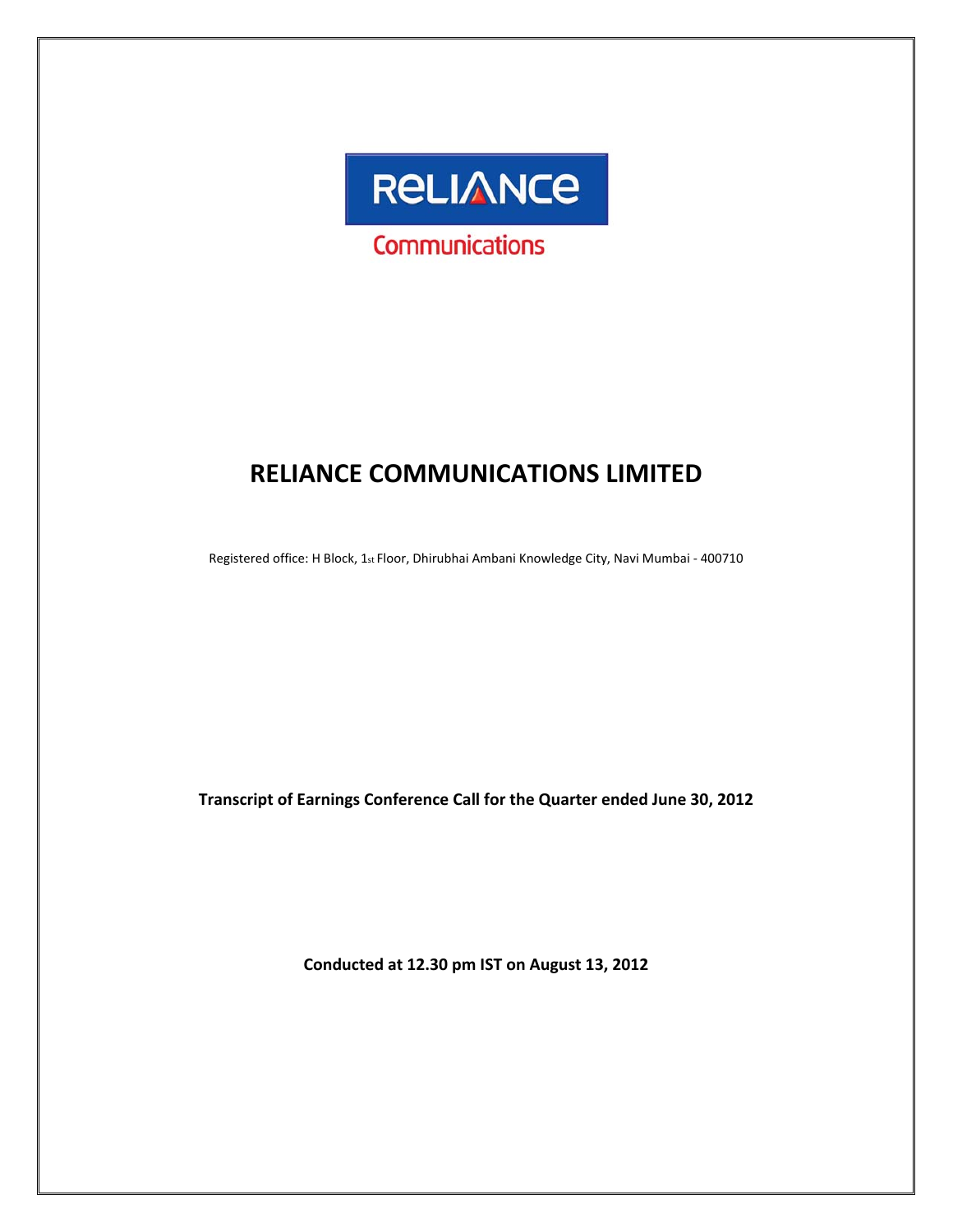# **Operator:**

Thank you for standing by and welcome to Reliance Communications' global earnings conference call on the Reliance Audio Conferencing platform.

This is Hema, the moderator for this conference.

At this time, all the participants are in listen-only mode. There will be a presentation followed by a question and answer session at which time if you wish to ask a question, please press \*1 on your telephone. Please be advised, this conference is being recorded today.

Today, we have the senior management team from Reliance Communications namely Mr. Punit Garg, Mr. Gurdeep Singh, Mr. Arvind Narang, Mr. Suresh Rangachar and Mr. Ashutosh Srivastava.

The call will begin with some key observations by the management followed by a question and answer session. I must remind you that the overview and discussions today may include some forward‐looking statements that must be viewed in conjunction with the risks that the company faces.

I hand over the call now to Mr. Punit Garg. Thank you.

# **Punit Garg:**

Thank you, Hema.

It is a pleasure to once again welcome you all to this earnings call to discuss Reliance Communications' financial performance for the quarter ended June 30th, 2012.

On Saturday i.e. August 11th 2012, our Board of Directors adopted the un‐audited results for the quarter ending June 30th, 2012. The Media Statement, Quarterly Report and The Results have been uploaded on our web site and I hope you have had a chance to go through the same.

Let me start by sharing the key highlights of a very satisfactory quarter:

- **Revenue:** RCOM consolidated revenue stood at Rs. 5,319 crore, as against Rs. 4,940 crore, up by 8% year on year basis
- **EBIDTA** at Rs. 1,650 crore as against Rs. 1,602 crore, a growth of 3% year on year. RCOM consolidated EBIDTA margin at 31%, amongst the highest in the industry
- **Net profit** of Rs. 162 crore, against Rs. 157 crore in Q1 FY12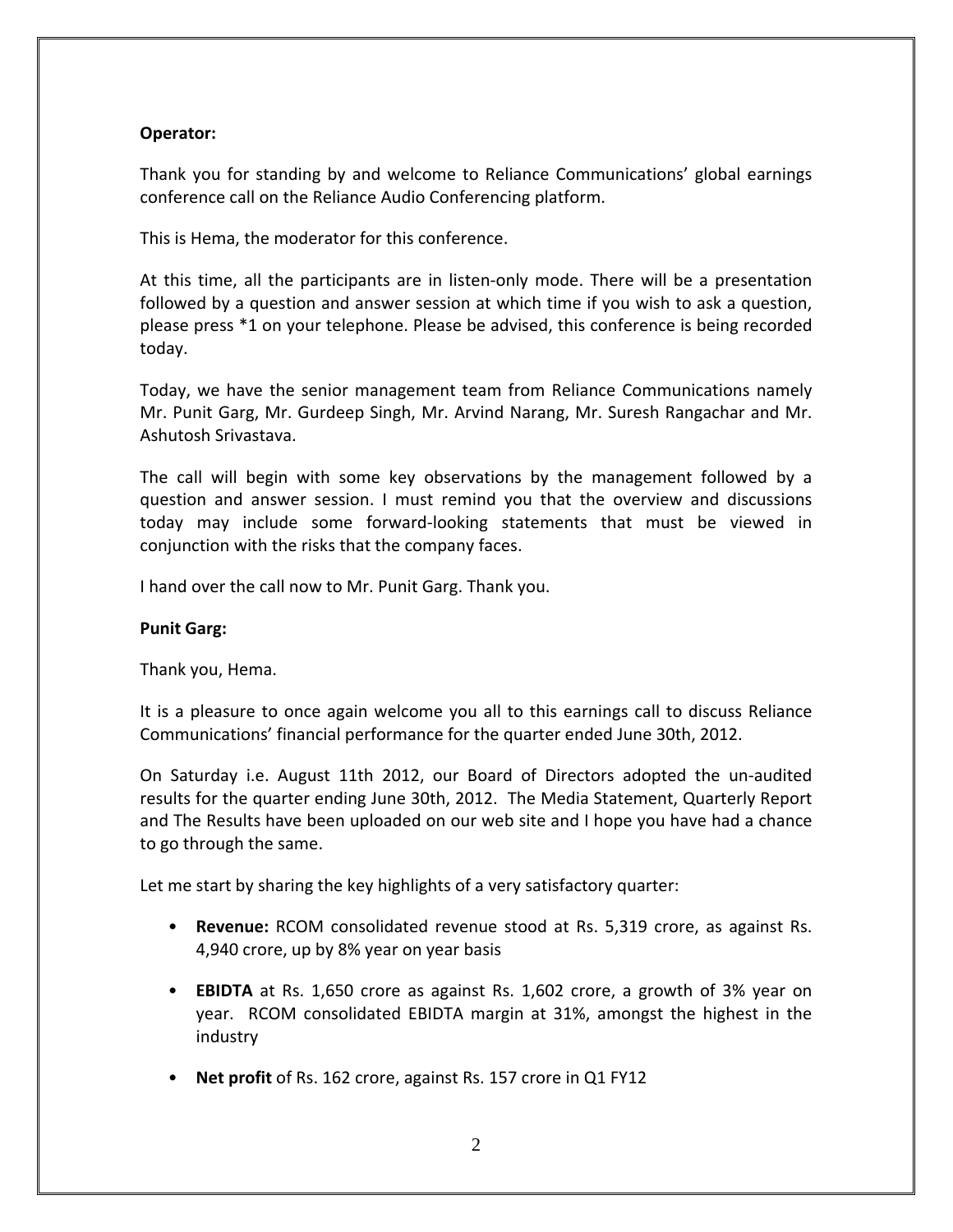- **Wireless Revenue:** RCOM wireless revenue stood at Rs. 4,527 crore up 7% year on year on a comparable basis.
- **RPM:** Our RPM stood at healthy 43.1 paisa, amongst the highest in the industry.
- **GEBU Revenue and EBIDTA:** In our Global Enterprise Business Unit, we achieved revenue of Rs. 2,451 crore as compared to Rs. 2,292 crore, a growth of 7% year on year basis. EBITDA increased to Rs. 592 crore as compared to Rs. 564 crore, up 5% year on year. Global and Enterprise Business Unit contribute a very steady 36% of RCOM's business.
- **Free Cash Flow:** RCOM continues to be Free Cash Flow positive in this quarter. All major projects have been implemented and capex intensity is behind us. All future Capex requirements are only incremental in nature, and focused on network quality, capacity, enterprise data center and wireless data growth.

# **Let me now share with you the financial and operational performance of our wireless business:**

- Wireless revenue for the quarter stands at Rs. 4,527 crore
- EBIDTA stands at Rs. 1,209 crore, up by 14% year on year on a comparable basis
- We have continued our increased focus on data: we now provide high speed data coverage in over 1,300 towns in India
- We serve 4 Mn active 3G customers, which is highest in the industry
- Our non‐voice revenue contribution to overall revenues is at 20.2% and amongst the highest in the industry.

# **Data**

- We continue to focus on enhancing wireless broadband penetration and maintaining our leadership position in providing wireless broadband products and services in the country.
- We are very positive about the data growth opportunity driving the revenue growth for Indian telecom industry going forward.
- Today, the data market is estimated to be around Rs. 7,000 Cr. and this is expected to grow over Rs. 35,000 Cr. in the next 4‐5 years. We clearly see an additional data revenue market opportunity of Rs. 30,000 in the near future. This is likely to be approximately 60% of total incremental industry revenues over the next 5 years, and RCOM will be targeting a leading share in these revenues.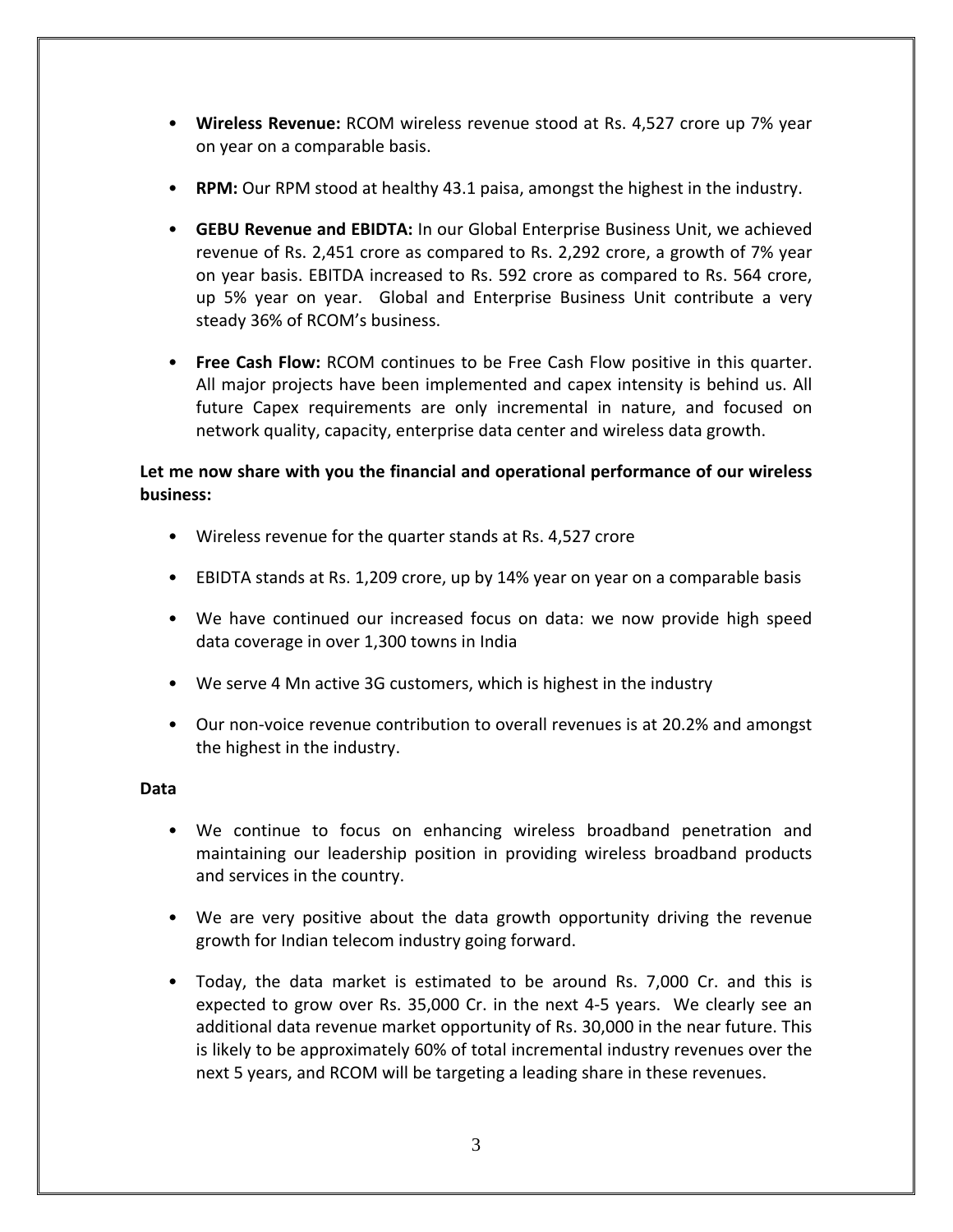- We have led the Wireless Data Card market and are now focusing on the Wireless Mobile Data market.
- RCOM's network is "Built for the internet".
	- ¾ Given our asset base across 2G, HSD and 3G, we believe RCOM is best positioned to tap this data opportunity going forward.
	- $\triangleright$  Our 3G network has the capacity to deliver 21 Mbps across 13 circles
	- $\triangleright$  Our Common packet core will deliver a seamless experience across 1X, 2G, HSD and 3G
	- $\triangleright$  We have deployed e2e IP enabled across our transport + access and backhaul including microwave i.e. " Ethernet Super Highway"
- We believe that in the next 3‐5 years feature phones would become marginal.
	- $\triangleright$  Smartphones, which are presently 15% of total handset sales, will grow to 80% by 2015.
	- ¾ We already have a tie‐up with Google Android, which is having over 70% sales in India.
- RCOM continues to provide a nationwide seamless Wireless Broadband experience on its own network, in over 1,300 top towns across the country as of June 30, 2012, including key metros. This includes 333 towns in 13 circles (including Delhi, Mumbai and Kolkata) in 3G, and over 1,000 towns on our High Speed Data Network. This, coupled with our extensive 1X Data presence offering high quality internet connectivity in 20,000 towns, has positioned RCOM extremely well to take advantage of the expected rapid increase in data consumption across the country.
- We have a continued relationship with 36,000 large and small medium enterprise and 190,000 RKms of national fibre optic back‐bone, further enhancing our capability to lead the Indian data market. The key pillars of execution of our data strategy include leveraging our infrastructure; providing innovative products and solutions in narrow band to broadband; and forging preferred partnerships with application developers and device makers.
- RCOM is also continuously focusing on making available 3G/ HSD devices at affordable prices to the consumers. In the past, we have introduced feature rich Reliance 3G and CDMA Tablets at very attractive price points. The market is witnessing an explosive growth in the Tab market, and with the launch of 'Reliance 3G Tab' and the 'CDMA Tab', we are now an established player with substantial market share of the Tablet market. Reliance, being the first telecom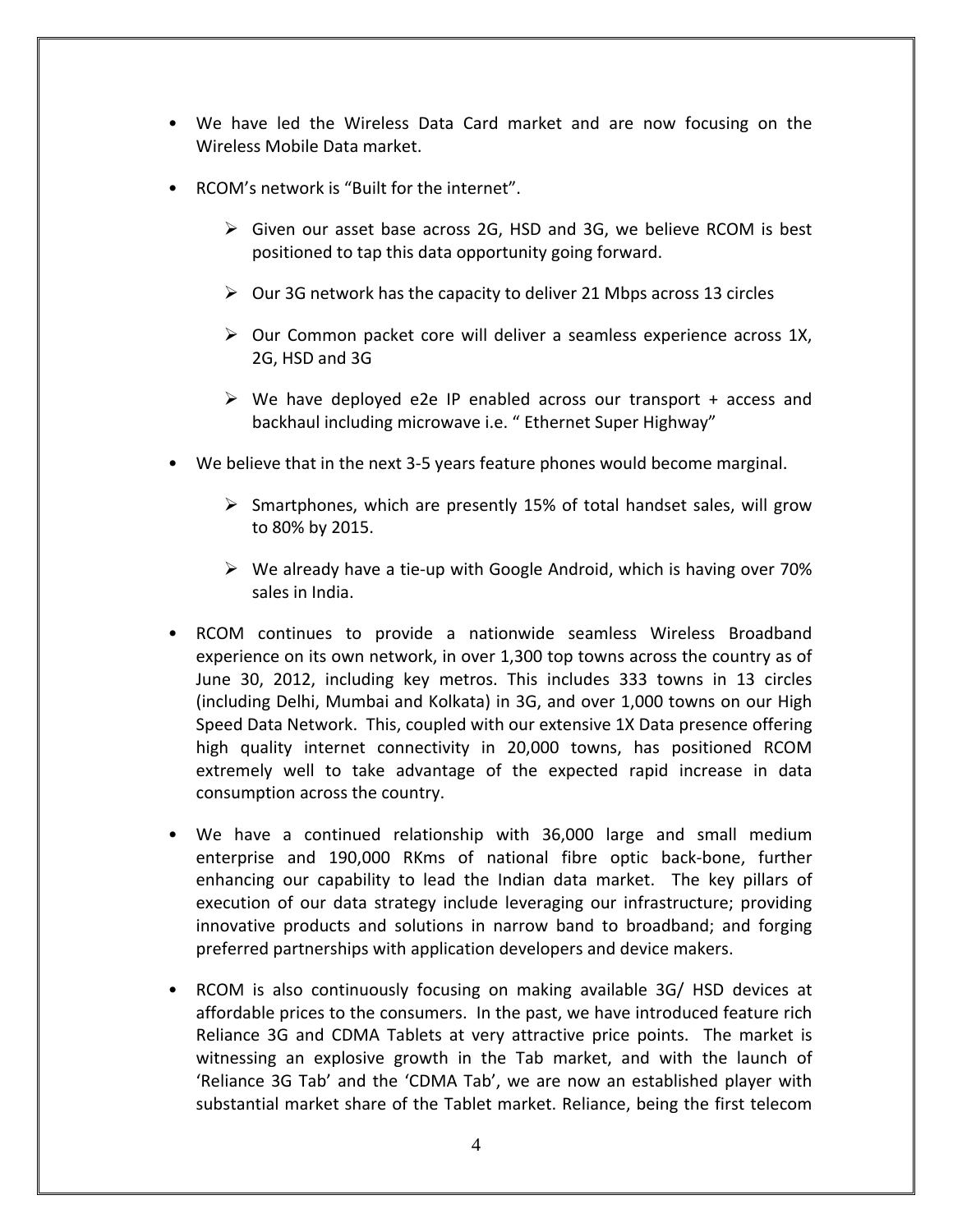operator in the country to offer Tablets on both, its 3G and CDMA networks, has now launched a new Android Tablet with exciting advanced features to further strengthen its leadership position. The Reliance 3G Tab is attractively priced at Rs. 14,499 and comes with attractive plans providing data and voice benefits, and is available at over 350 Reliance exclusive stores, and in leading retail chains in 13 3G circles and major e‐commerce sites.

# **Voice**

- We are focusing on accelerating GSM revenue growth, particularly in our 14 new GSM circles.
- We have now adopted a deeply segmented approach to maximize revenue growth in the coming quarters. During this quarter, we have adopted a differential approach for our
	- $\geq$  900 MHz circles,
	- $\triangleright$  The metro markets of Delhi and Mumbai and other metro like markets
	- $\geq 1800$  MHz circles in our emerging markets.
- We have adopted a localized approach and revamping the "GO TO MARKET" strategy in terms of
	- $\triangleright$  Products
	- $\triangleright$  Services
	- $\triangleright$  Retail engagements
	- $\triangleright$  Point of Sales visibility
	- $\triangleright$  GIS based distribution to map retailer productivity and profitability to improve our width & depth of distribution
- We have also worked actively to improve the range of our CDMA devices, and will launch a complete portfolio of mid range and Smart‐phones.
- Post our Android tie-up which was promoted this quarter, there has been a significant increase of Android customers on our network.

We believe our Revenue Market Share will be enhanced through these several initiatives.

The industry has paid a high price to acquire 3G spectrum, and to roll‐out the 3G network. In addition, the industry is bearing high interest costs, which are impacting the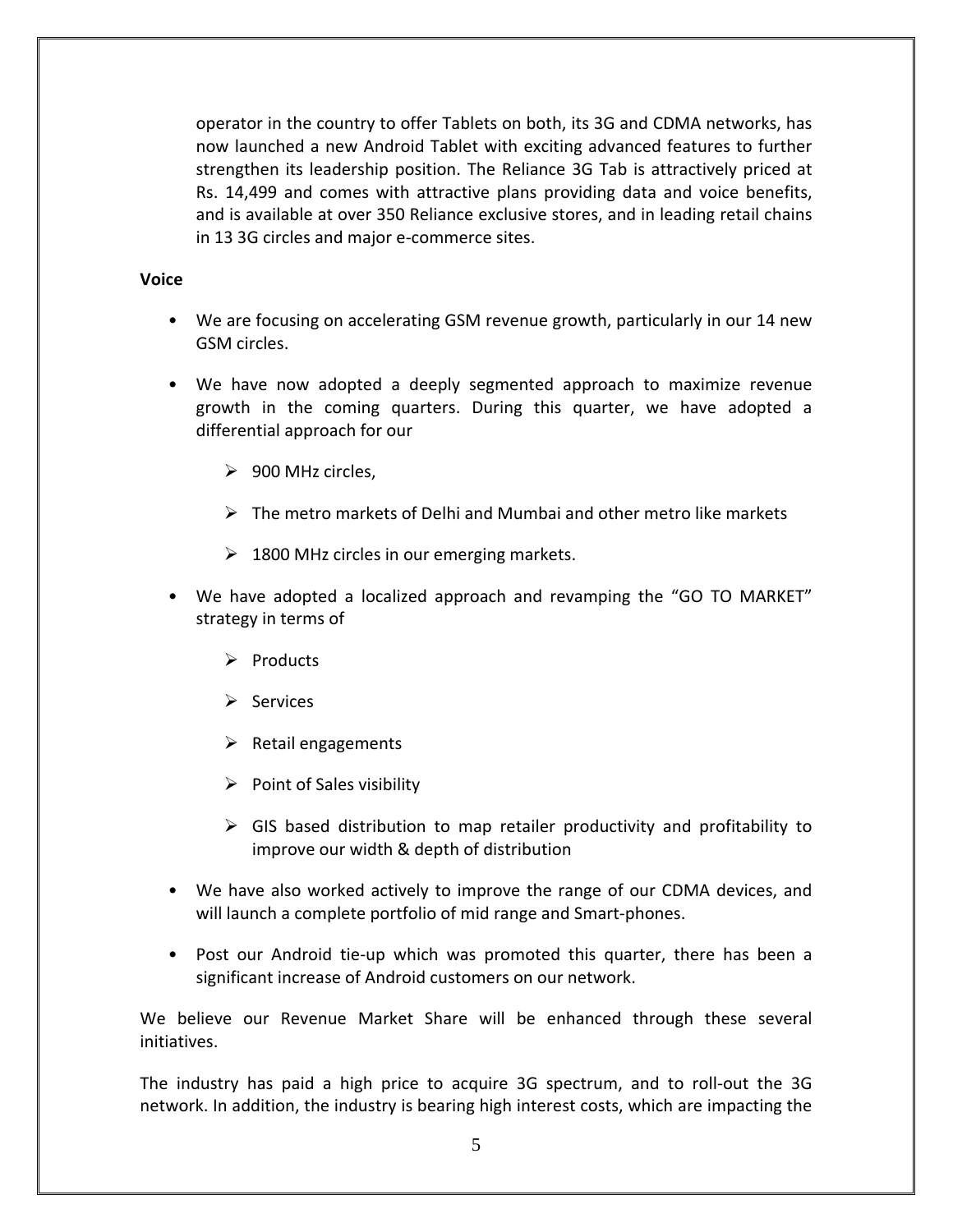bottom‐line of the operators. However, by making these investments, RCOM has made its operations future proof, as far as spectrum and the network are concerned, and we are now fully geared to participate in the 3G/ data growth opportunity of the near future. The profitability of our business should be seen in the light of the above. You may recall that 2G networks started turning profitable only 8‐10 years after they were rolled out. 3G is barely a one year old story and we are confident that the 3G/data growth story will contribute to future revenues and profits, just as we saw exponential growth in the voice segment of the Indian telecom industry in the past.

# **Let me now cover the non‐wireless businesses.**

Our Global enterprise business unit participates in Subsea business, Enterprise Data and Voice services, and has established a leadership position in each of its businesses.

# **Carrier Business**

In subsea segment, the global business owns and operates the largest subsea cable system connecting 27 countries. We also own a metropolitan network connecting 45 cities across 25 countries.

- With explosive growth in smartphones, and launch of 3G and 4G, the internet demand is doubling every 18 months. This growth is faster in Middle East and Asia Pacific where we have a leading presence.
- The total global market is estimated at US\$ 3 billion (Rs 16,500 cr) per annum. At present, we carry approximately 12% of the world's data traffic.
- With no new entrants in the market due to multi-billion dollar capex involved, our growth will be at a faster pace in terms of capacity and revenue, year on year.

The first quarter of this fiscal year witnessed strong sales order booking in Carrier Data business. During the quarter, we have booked new sales orders of Rs 408 crores.

We have announced the service launch of the Al-Faw cable landing station (CLS) in Iraq, which was built in alliance with the Iraqi Telecommunications and Post Company (ITPC). With this development, we are the first private subsea service provider to connect directly to Iraq. The Al‐Faw CLS will connect Iraq to all the key Middle East countries – Oman, Iran, Kuwait, Saudi Arabia, Qatar, Bahrain, UAE, Yemen, and Egypt – through Reliance Globalcom's Falcon submarine cable.

Built with an initial design capacity of 640 Gbps with two diverse routes, we have lit an initial 50 Gbps on each route to cater to the existing market demand. The two diverse routes are integrated into the Falcon network, thereby offering resiliency.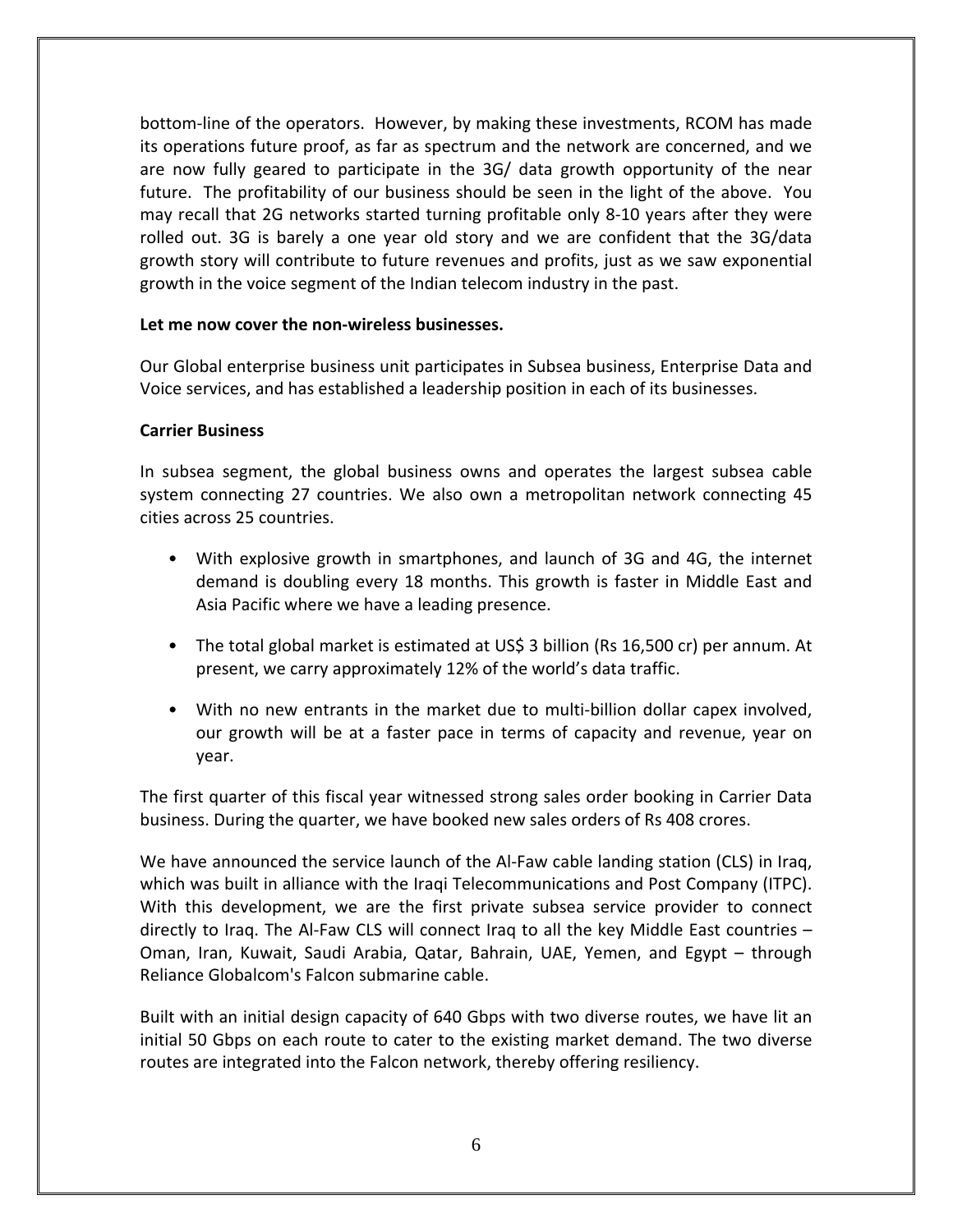The compounding effect of rapid traffic growth requires carriers to make considerable investments to expand network capacity. In order to meet this demand, we have upgraded our global IP backbone and added 70 Gbps of additional IP backbone capacity, spread over multiple cable systems and network segments. In the near future, we are planning for an additional 30 Gbps IP capacity expansion. Deployment of high‐end carrier‐grade routers in key business markets in Asia, Europe, the US and the Middle East regions enables the company to offer economical and scalable services to its customers.

We are the largest International Voice traffic carrier in India and rank among the Top 15 in the world, carrying nearly 20 billion minutes on the network.

- We have an unmatched retail voice brand "Reliance Global Call" used by millions of customer to connect to family and friends.
- We are extending our Voice services to include conferencing and other Value Added Services.
- The Global Voice market is over US\$ 12 billion, and with less than 3% share presently, we expects to increase our market share, especially with Value Added Services.

In our Global Voice business segment, we are now connected to iBasis', a growing IP eXchange (IPX) network. IPX offers a next-generation alternative to the public Internet. It provides the flexibility and efficiency of IP with the security and reliable quality associated with traditional TDM networks. This is particularly significant for Reliance as we transition to IP to improve quality, capture efficiencies and support new services, such as voice over LTE, IP videoconferencing, and HD voice.

With the forthcoming advent of LTE and other innovations in the country, we are confident that IPX will be an important component that will enable us to support and deliver the next generation of high quality voice and exciting new data services and provide a unique experience to our subscribers.

In the National Long Distance business, we have signed orders of more than Rs. 97 crore primarily from bandwidth sales to private service providers.

# **Enterprise Business**

We are the #1 player in the Enterprise business in India catering to 850 of the Top 1,000 customers in India. In addition, we have the widest presence in the Small & Medium Enterprise customer segment, with over 36,000 customers.

• As you are aware, the Enterprise business is an approximately Rs 20,000 crore market in India, and this is expected to double to Rs 40,000 cr in the next 3 to 4 years.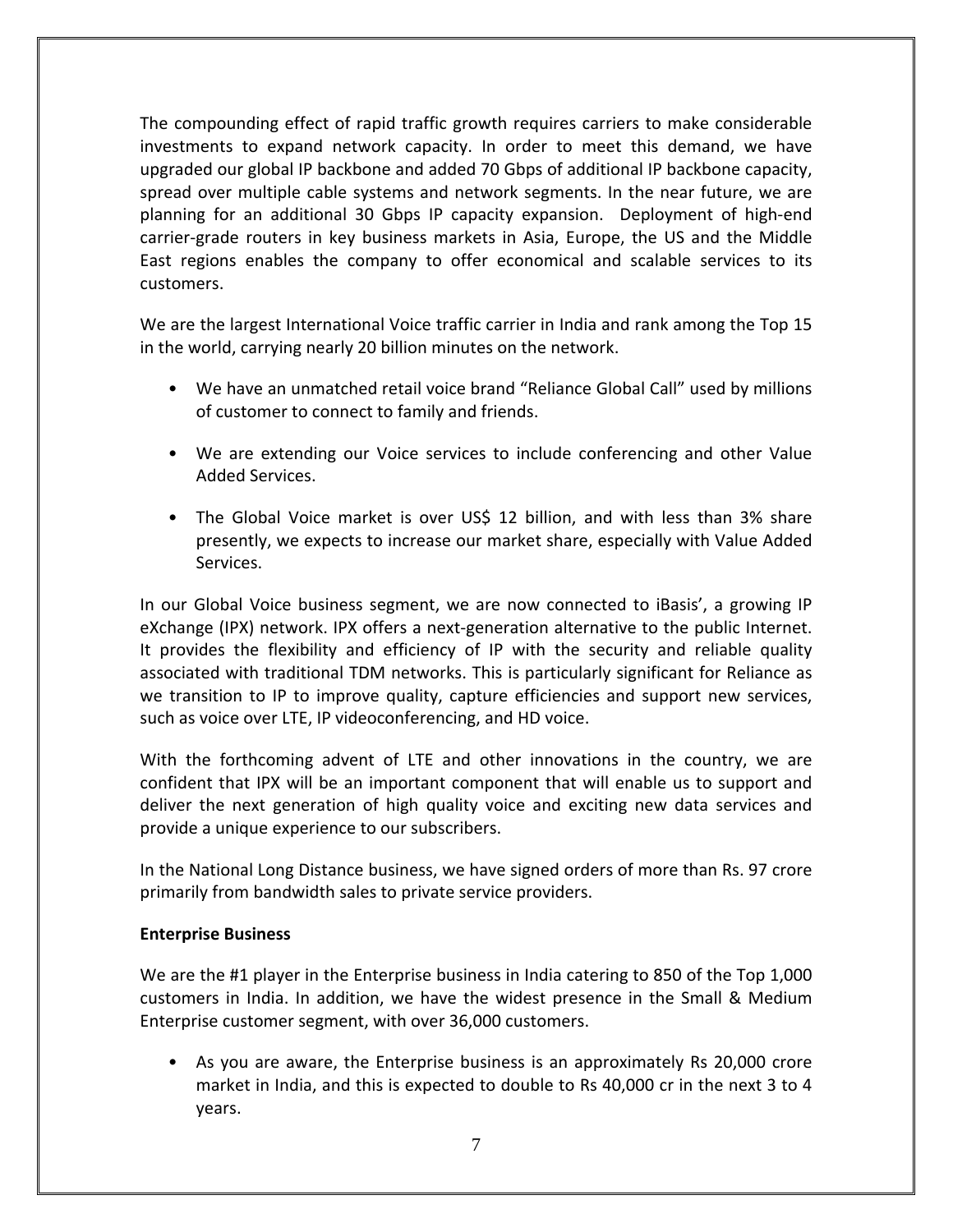- Enterprises are the heaviest data users and pay premium for reliable services. As a result, we enjoy enjoy the high EBITDA margin of more than 40%, which itself is higher by 1,000 to 1,500 basis points compared to competition.
- This is because we have created an unmatched end to end network comprising over 190,000 route kms of fiber; we directly connect over 1 million buildings; and we have the largest data center footprint in India with over 750,000 sq.ft..
- To put it in perspective, the Company's infrastructure base is higher than the rest of our competitors put together.

Across India, the US and Europe, we have received sales orders of over Rs 224 crores in Q1 FY2012‐13.

The Enterprise service business continues to win big deals in India. We remain the preferred integrated solution provider for Enterprises and Multinational companies in India and abroad.

We continue to bring in leading edge services like Application Aware Networking, Managed Security services and Cloud based services like Managed Storage Software as a Service for our Customers. We have been awarded the Managed Video Conferencing Service Provider of the Year by Frost & Sullivan.

Our Q‐o‐Q success in the government vertical continued as we bagged an order to setup the Data Center for Department of Post and provide connectivity for Madhya Pradesh Border Checkpost Development Company. We have acquired several other logos in the Enterprise space across business verticals including renowned banks, IT & ITES and electronic OEMs companies.

We expect strong and continued growth in the Carrier and Enterprise space from both India and outside India. A strong sales pipeline in the carrier business driven by an increasing demand of bandwidth in Europe, Middle East and Asia will drive top line and profitability. The India business will continue to focus on winning key orders and projects in its key verticals, the Government and Financial services.

# **Capex:**

With capex intensity behind us, we will continue to stretch and sweat our assets to produce higher productivity, and invest optimally in high growth areas like data services, to enhance value for all stakeholders. We are expecting to spend Rs. 1,500 crore on capital expenditure during FY13 and shall continue to generate free cash flows. All our future capex requirements will continue to be met through internal accruals.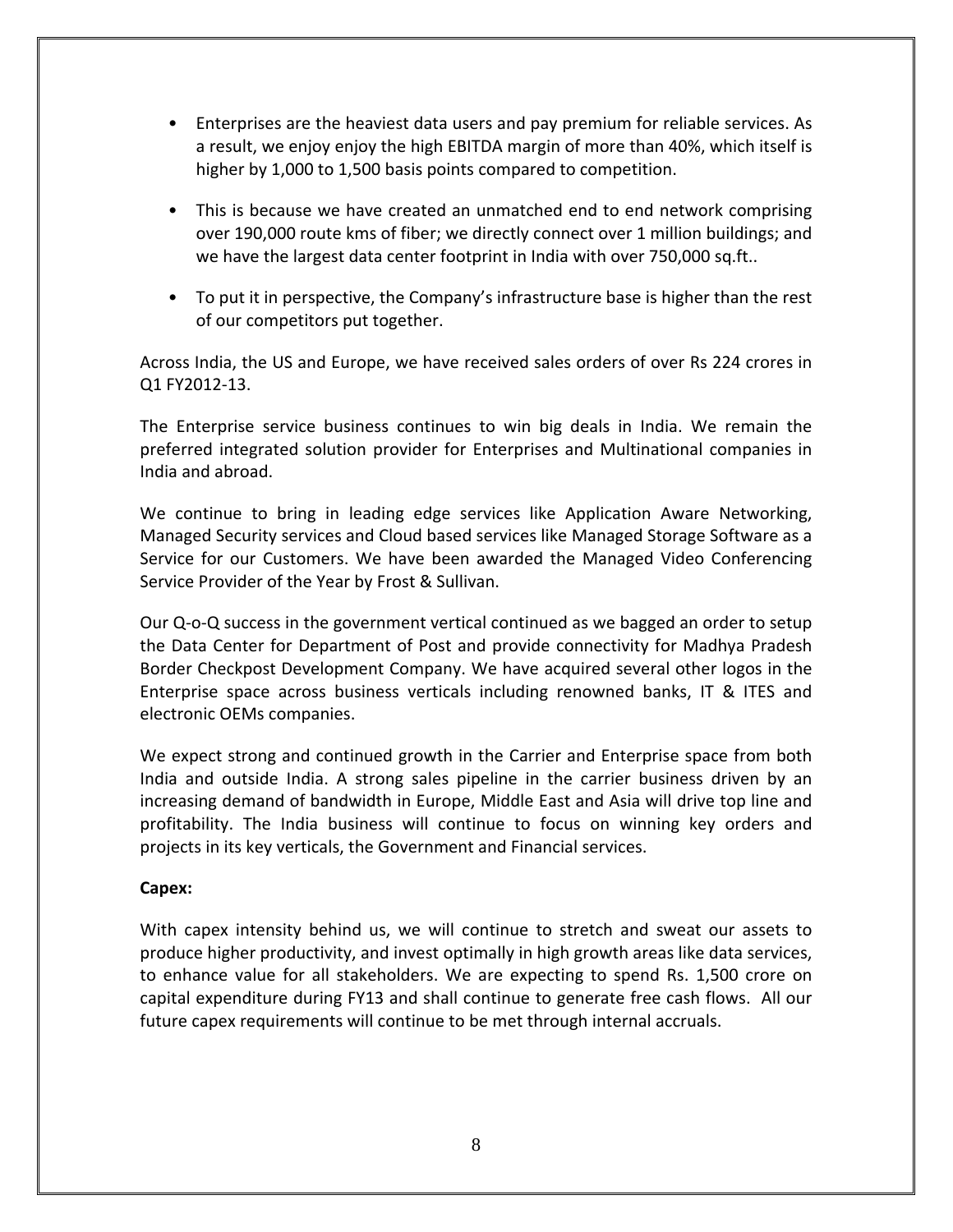# **To Summarise:**

- 1. We continue to focus on the high growth and profitable data business, both, on GSM & CDMA platforms, leveraging our leadership position in the market place.
- 2. We have initiated a deeply segmented approach to maximize revenue growth.
- 3. We continue to maintain healthy RPM for the last 9 quarters.
- 4. We maintain a healthy trend in our Global Enterprise business, backed by robust demand for bandwidth, managed services and enterprise outsourcing
- 5. We continue to deliver strong margins at 31% EBIDTA and are FCF positive for the quarter.

Finally, I would like to emphasize that RCOM is looking forward with renewed optimism to achieve profitable growth across all its businesses.

Thank you.

And I would now like to hand you back for the Q&As.

# **Moderator:**

Thank you Sir.

At this time, participants, if you wish to ask a question please press \* and 1 on your telephone keypad and wait for your name to be announced. If you wish to cancel your request please press # or the £ key.

The first question comes from Srinivas Rao from Deutsche Bank. You may go ahead please.

# **Srinivas Rao:**

Could you throw some light on two things, number one, how your EBIT margin has increased quite dramatically in the wireless business this quarter, on a quarter-onquarter basis? And secondly, I have a question on the capex for the full year FY12. If I look at the last four quarters of cash flows versus the capex which is put in investment, then from a cash flow perspective your capex is almost more by Rs. 3,000 crores

9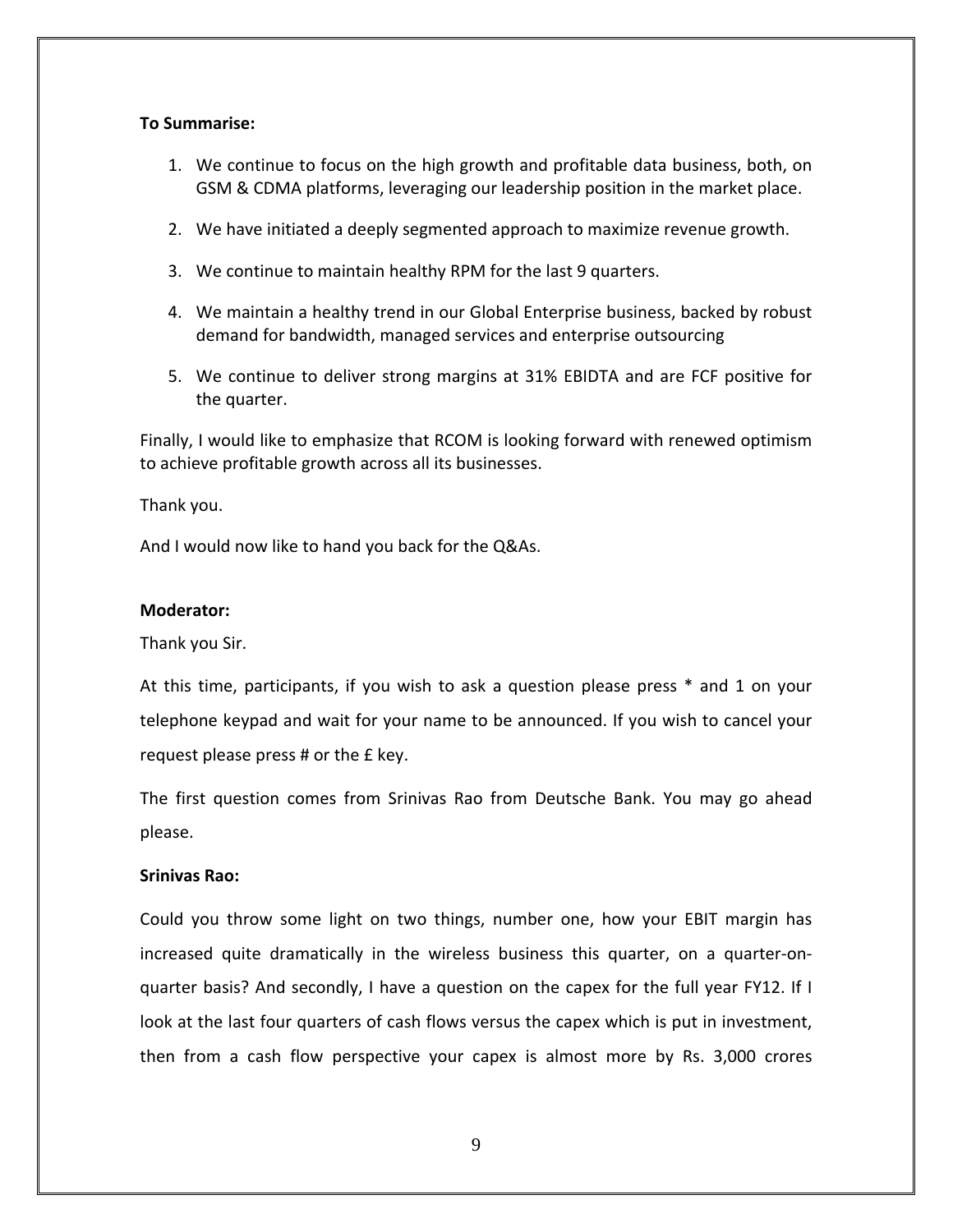compared to the Rs. 1,500 crores which is reflected in every quarter. So where is it different?

#### **Arvind Narang:**

Srini, is your first question on the EBIT margin?

#### **Srinivas Rao:**

Yes. At the segment level it has gone up quite dramatically. The EBITDA margin also has increased on a consolidated basis which seems to be on account of network cost, any light on that also would be helpful.

## **Arvind Narang:**

The depreciation and amortization in the wireless business has reduced by around Rs. 124 crores. The reason is that, during the last quarter there was a one-time impairment on some of the assets. That has got normalized in this quarter resulting in reduction in the depreciation and thus increasing the EBIT margin for the wireless business.

## **Punit Garg:**

On your second question on capex, the capex as per quarterly results indicate actual capex incurred by the company. However, in the annual account capex also includes CTR of overseas assets and notional foreign‐exchange variations as per accounting policy.

#### **Arvind Narang:**

For the capex on Quarterly report versus the Annual Report you have to look at two consecutive years to get the correct picture. If you remember in FY11 we had spent Rs. 8,585 crores on the 3G auction. We also spent Rs. 4,300 crores on 2G and 3G deployment thus making a total capex of around Rs. 13,000 crores. But in the Annual Report we reported capex of around Rs. 9,960 crores resulting in a difference of over Rs. 3,000 crores, which is getting spilled over in FY12. That is why there is a variation with Rs. 1,500 crores reported quarterly versus around Rs. 5,800 crores mentioned in the Annual Report.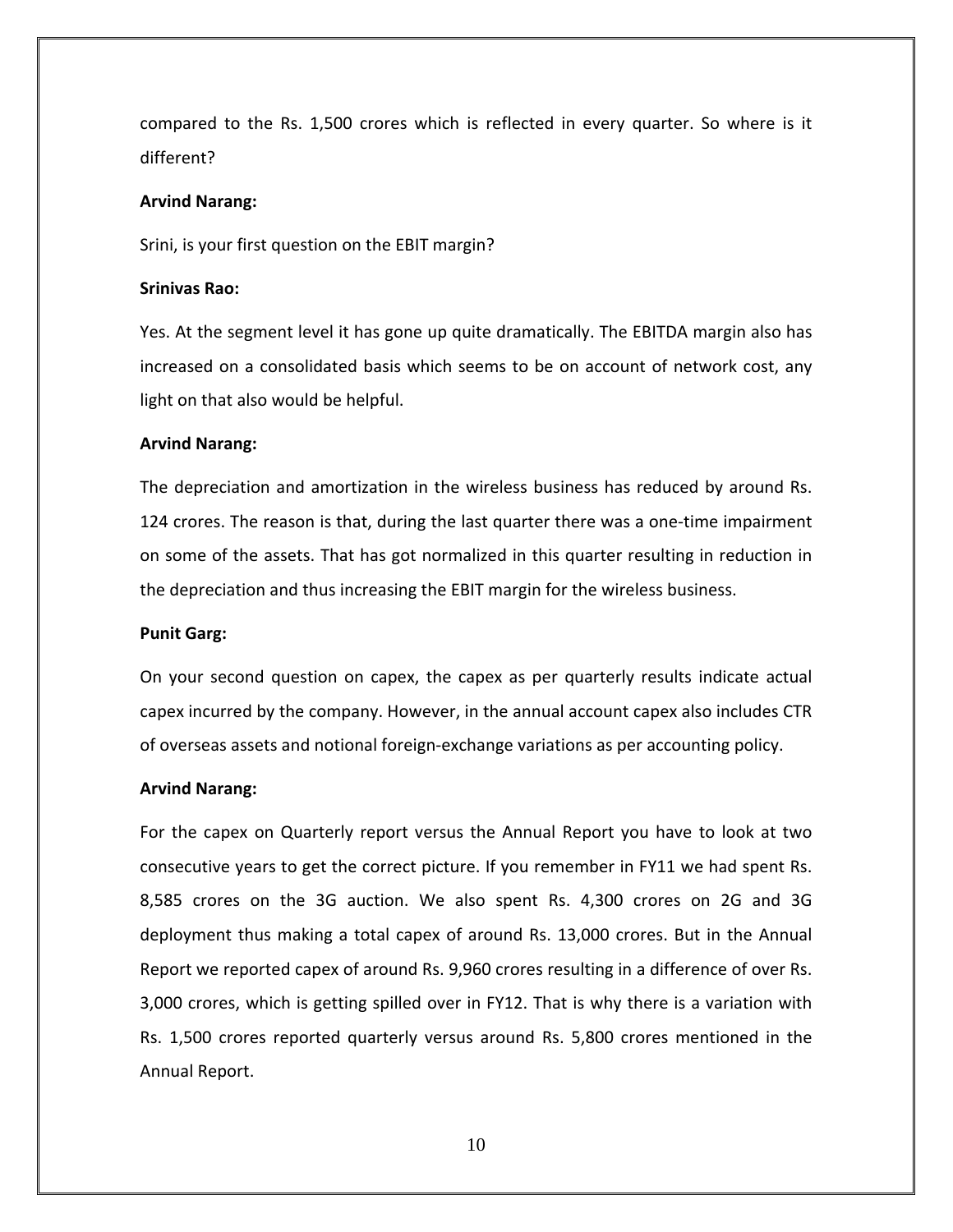#### **Moderator:**

Next in line we have Vinay Jaising from Morgan Stanley. Please go ahead.

#### **Vinay Jaising:**

I have three questions here. Firstly when I look at your depreciation cost and I go back to the last two quarters and look at the comments then, you have mentioned it was net of reversal on account of change in SLM method for Reliance Telecom Limited otherwise the depreciation would have been higher in the last one or two quarters. When we are in a growth phase, how is the depreciation of the company reducing, and you did mention about impairment? What is the depreciation number going to be in the next couple of quarters? Is this a good base number or should the depreciation number have any one‐off in this quarter? The second question is very similar but it is on the interest front. Last quarter you had an interest of about Rs. 579.5 crores, and that time you had CDB loans which were paid out. When you pay this loan and take other loans you would have to pay interest on them but this quarter your interest is only about Rs. 550 crores. Is there any element of forex or any element of other income in this as well or is this the run rate which we should take in the longer term? A sub‐part of this question is your current liabilities which have moved up a lot and which is why your rupee loan in my eyes has been maintained as last quarter. When do you need to pay back those current liabilities? The final question I have is on tower. As per media, you addressed that you are going to list your towers in Singapore. Any update on that would be very helpful.

#### **Arvind Narang:**

On your question on the depreciation, referring to the last quarter earnings call discussion, we had mentioned that as per the MCA guidelines the life of the tower has been increased to 35 years which is in line with the other major infra and tower companies who depreciate over similar period of time. The other point which we had highlighted last quarter was that this is also to align the RITL policy with the parent company depreciation policy on the SLM method. There was also a minor impairment done in that quarter. That is the reason for the variation in the depreciation. Barring any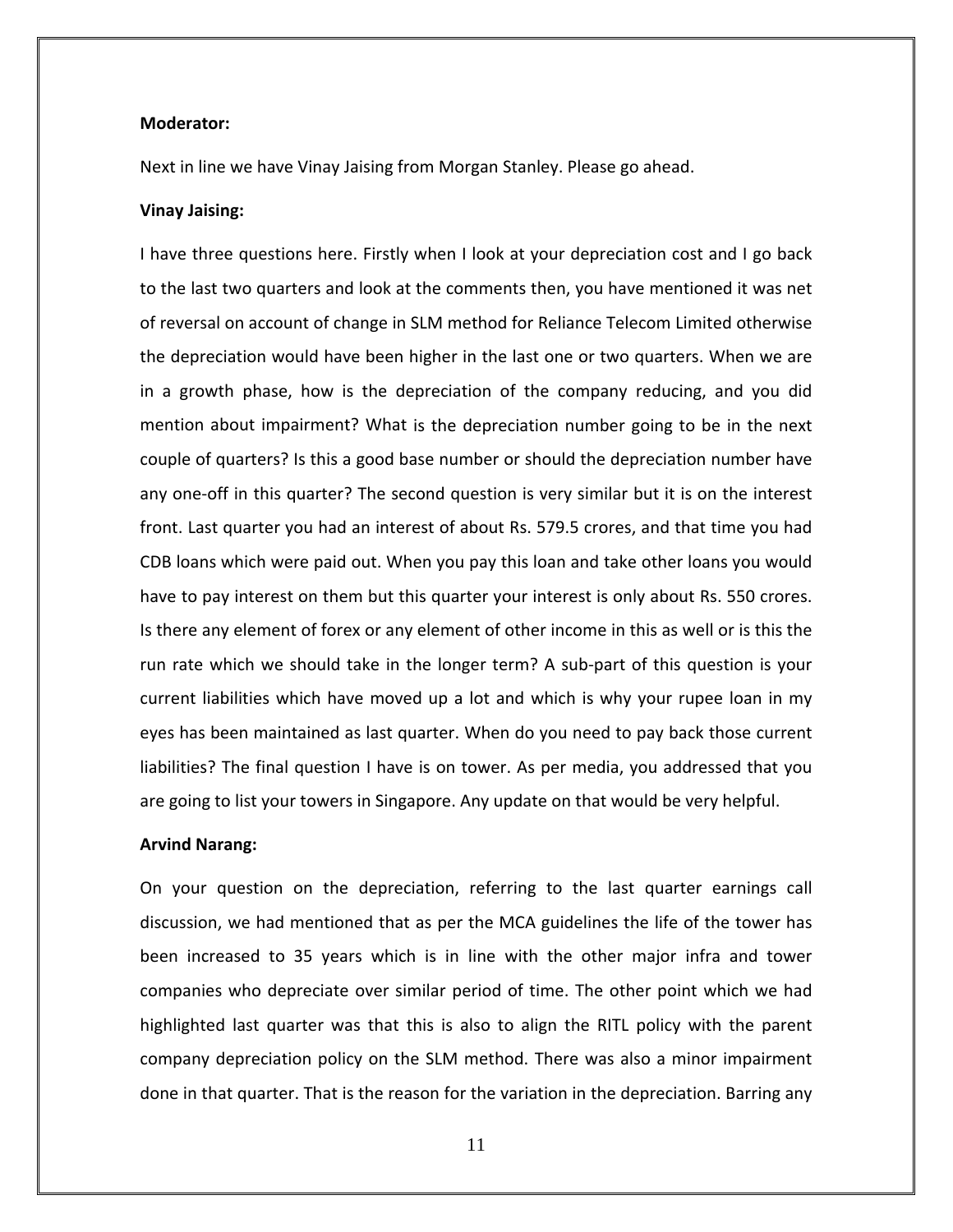exceptional or extraordinary or one‐time, the depreciation should normally remain in this range in the coming quarters. Your second question on the interest side, in Q4FY12 the net finance charges were around Rs. 580 crores and in this quarter it is Rs. 553 crores. This quarter's interest expense of around Rs. 550 crores is approximately 5.5‐ 6.0% of the debt of the company. That is the range in which it should remain on a quarterly basis. Regarding your question on the current liabilities, the increase in the current liabilities is mainly on account of the notional provision for the foreign exchange fluctuations on the foreign currency monetary items.

Finally, on the tower side we continue to engage with the investors. We have mentioned that even earlier, and at an opportune time if we find the market and the opportunity, we will do it. We have also mentioned earlier that we don't need the proceeds for our operational cash flow but, we will use it to deleverage RCOM.

#### **Moderator:**

Next in line we have Rajiv Sharma from HSBC Securities. Please go ahead.

#### **Rajiv Sharma:**

My question is regarding the Capex. When most of the companies, particularly Bharti adding a lot of towers, we do not see a capex intensity at your end. Moreover, if I am correct, the number of BTS which you have is close to 52,000 of GSM versus 120,000 what Bharti has. I agree that there are some balance sheet specifics which prevent you to do additional capex with this kind of investments in tower but, will you be able to achieve the desired growth of 12‐15% revenue growth and improvement in margins? Is that indicating that the only option with you is tariff discounting and maybe data cards, or am I missing something?

#### **Gurdeep Singh:**

When we set out on the rollout of the 3G we took it as a single project and we expanded our network in one go. That intensity of the first phase of our 3G rollout is behind us and we are now beginning to experience traction on our network, and as and when we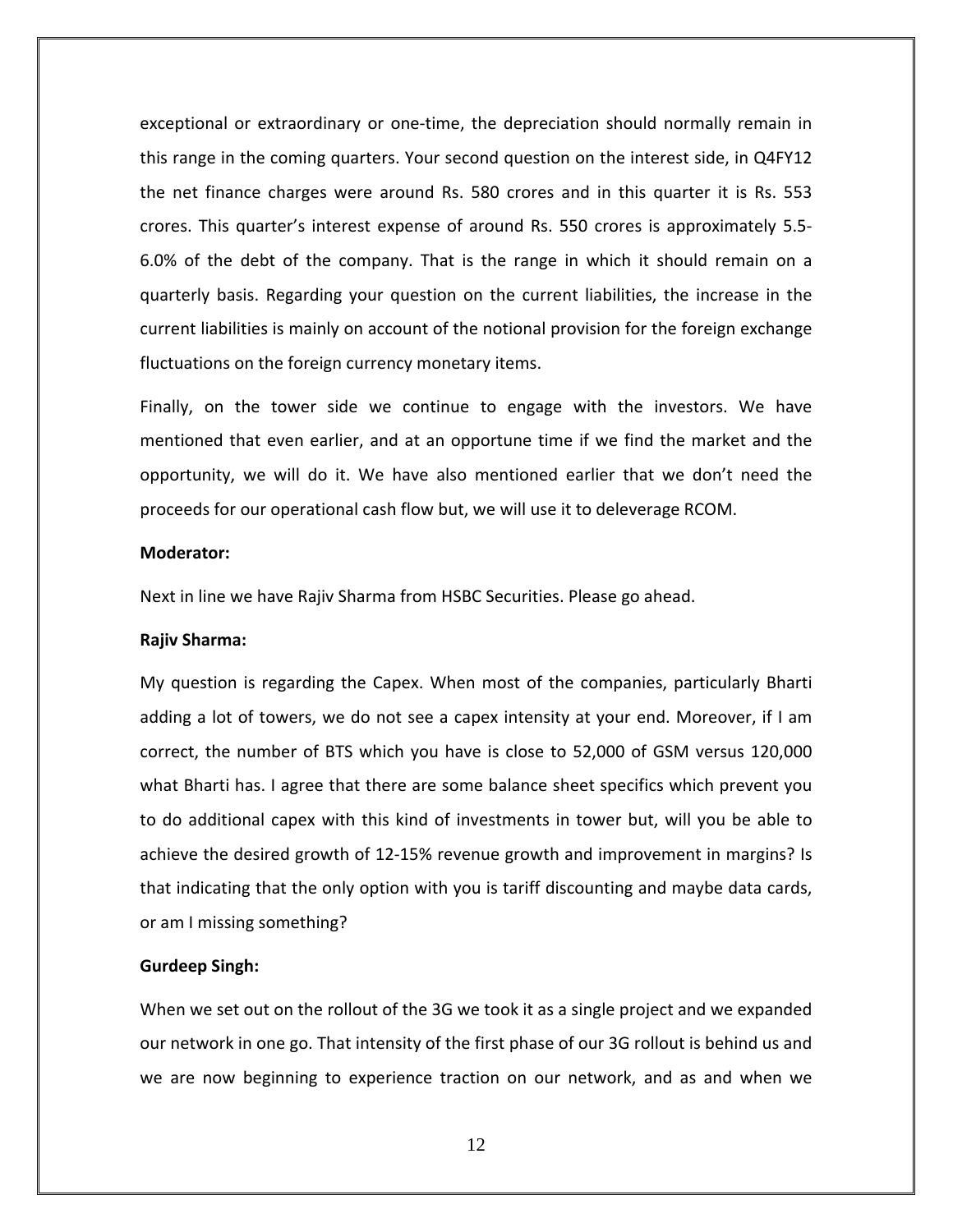approach reasonable utilization we will A) look at enhancing and augmenting capacity and B) further roll out in the area of 3G. Coming to your question on 2G, we strongly believe that there is an overcapacity in the industry and you can still meet your requirement of geographical expansion by leveraging on to the capacity held by others through intra circle roaming arrangement. We have already begun action in this direction. We have a partner with whom we are working right now on a bilateral basis and going forward we wish to strengthen this area to achieve our desired goal of GSM 2G coverage.

## **Rajiv Sharma:**

Just a follow‐up there. Could you help us with your 3G BTS numbers and also give us some color on how many BTS you have on 2G and with which operator?

## **Gurdeep Singh:**

In 3G we have over 11,240 base stations radiating at this moment. This was a part of our phase one exercise. We have only added about 200 base stations in the last quarter. We have already done an intra‐circle arrangement with Aircel which is already on ground on a bilateral basis and we are exploring with the other partners as we speak.

# **Rajiv Sharma:**

So does it mean that the Aircel GTL towers are also on to that consideration or it is only Aircel owned towers which are some 3,000 odd numbers?

# **Gurdeep Singh:**

Let's not get into the specifics but it could be a mix of both.

# **Rajiv Sharma:**

I did not get the understanding on the capex, the Annual Report difference and the quarterly difference, if you can just run through that once again please?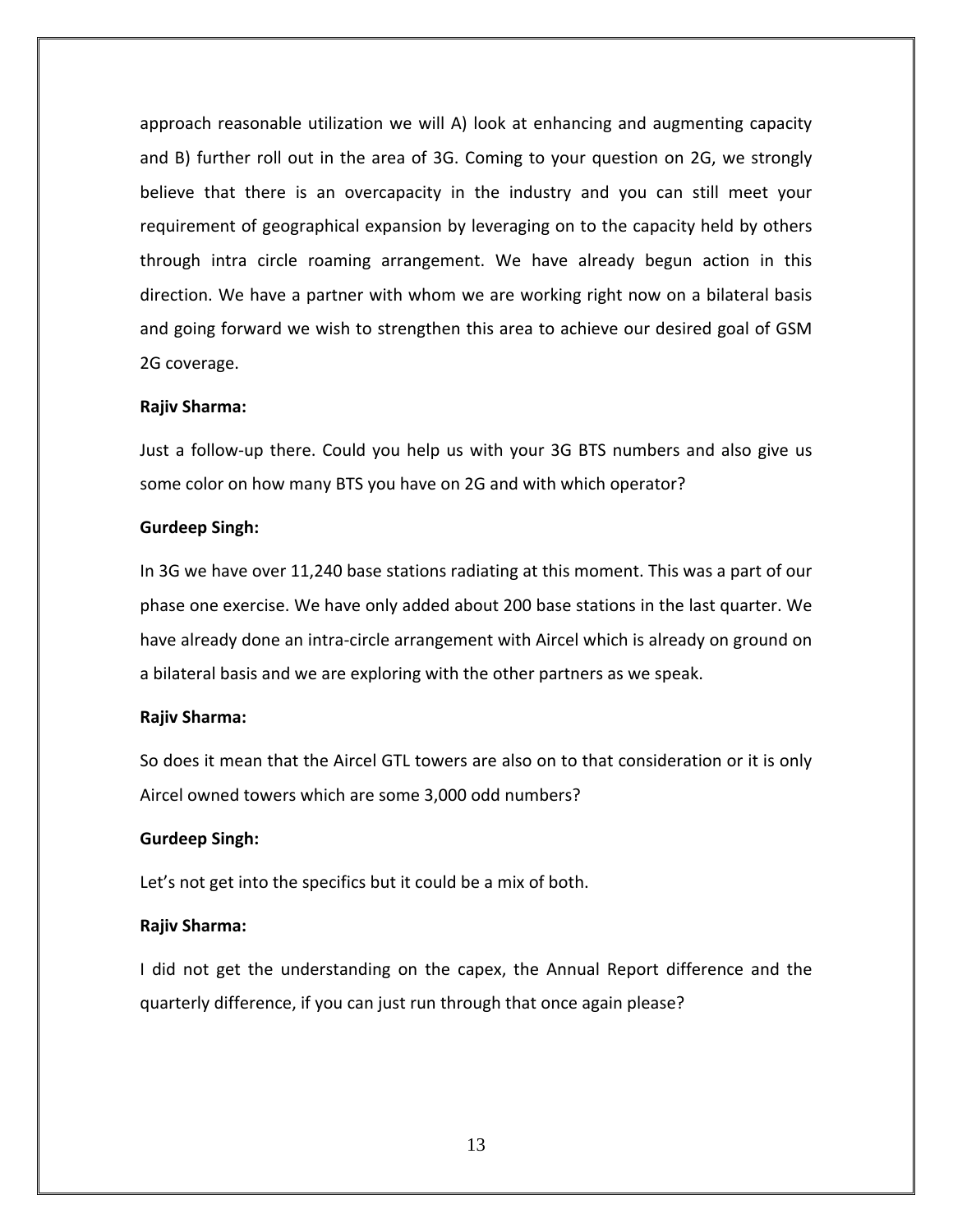## **Arvind Narang:**

For the capex, you have to look at two consecutive years to get the correct picture. If you remember in FY11 we had spent Rs. 8,585 crores on the 3G auction. We also spent Rs. 4,300 crores on 2G and 3G deployment thus making a total capex of around Rs. 13,000 crores. But in the Annual Report we reported capex of around Rs. 9,960 crores resulting in a difference of over Rs. 3,000 crores, which is getting spilled over in FY12. That is why there is a variation with Rs. 1,500 crores reported quarterly versus around Rs. 5,800 crores mentioned in the Annual Report. There is also a small variation because of the CTR of our overseas assets and notional foreign exchange variation impact. However that could be a very small difference. You have to combine both the years to see the collective picture.

#### **Moderator:**

Next in line we have Kunal Vora from BNP Paribas. Please go ahead.

## **Kunal Vora:**

The net additions during this quarter have been weak for the company so just wanted to get your views on the reasons for the same. And can you just share some views on how is the competitive intensity in the market and how have the trends been in terms of marketing and dealer commission side?

#### **Gurdeep Singh:**

As you would have noticed from the net additions trend line, the net additions over the period have been coming down for the industry. For us it is because we are beginning to focus on quality of acquisition and quality of net additions. Second, I did mention that we have segmented our market particularly the GSM market into three areas, the 900 MHz, second is metro‐like markets and third is the emerging circles in order to align our go‐to market strategy be it products, services, dealer margin, dealer engagement and the distribution. So it is the cost which has been optimized across these three verticals and we do not see any intensity of increase in the spend on those areas.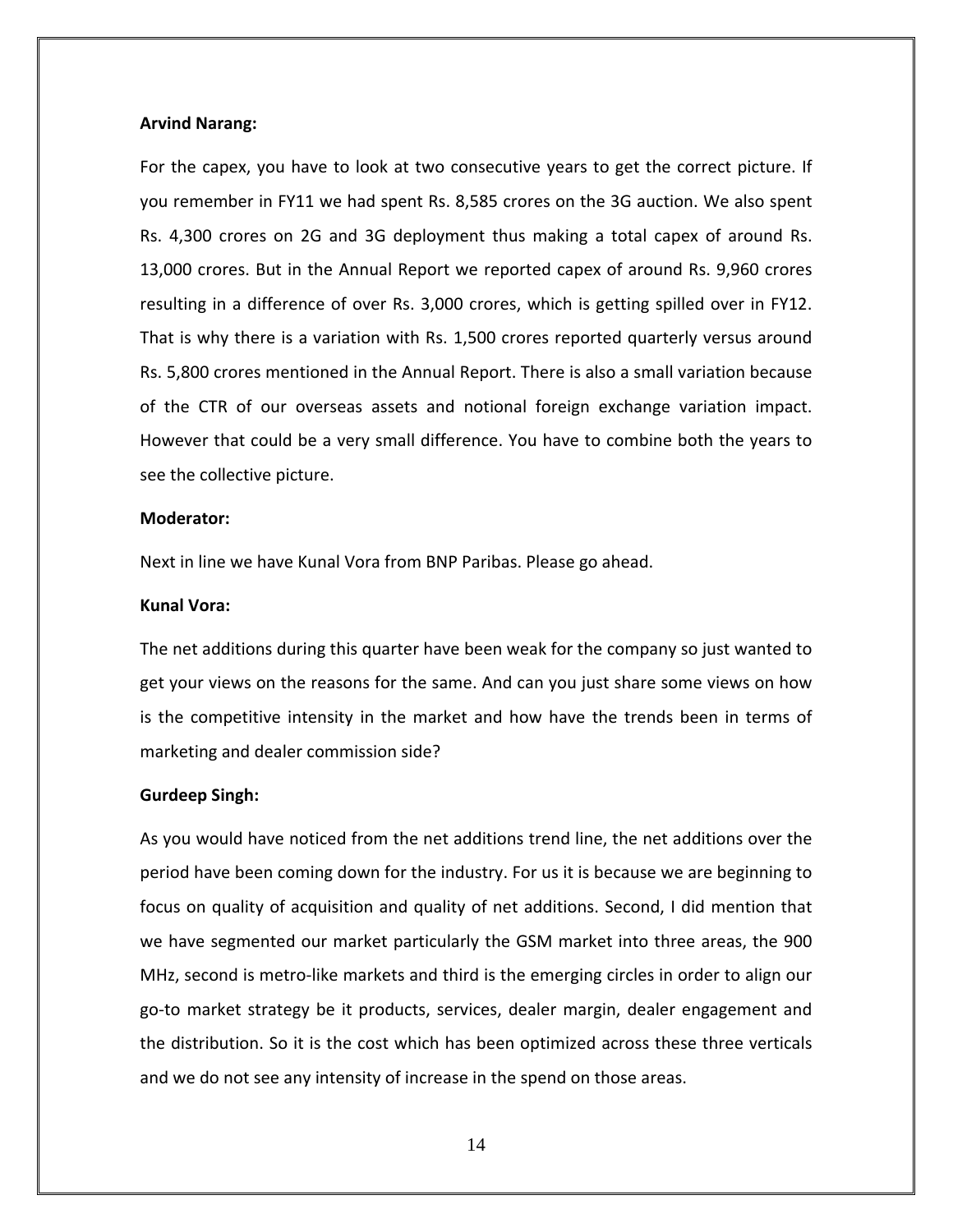## **Kunal Vora:**

Just a follow‐up on this, do you think there is enough juice left in the 2G space and the voice space? Have you seen market saturations in most of your markets?

#### **Gurdeep Singh:**

There is a juice left in the voice market. The question is, how sharply you can segment your customers, create products and solutions which excite them. We have taken lot of initiatives in this regard to create exciting products for the consumers, be it in the voice or data and we are beginning to see a traction in that direction. However, there are some market opportunities that may exist. For example, Uninor is on record wanting to exit four markets and we are well positioned in those three Southern and one Orissa as a market to capture the voice growth.

## **Kunal Vora:**

Finally how are you approaching the upcoming spectrum options, do you require any spectrum or you would just sit on the sidelines?

## **Gurdeep Singh:**

If you scan our license renewal you will recollect that our earliest renewals are in December 2015. Hence we do not see any meaningful outlay with respect to the spectrum requirement over the coming three years unlike other incumbent operators who have major metros and A&B category circles coming up for their renewal.

# **Moderator:**

Next in line we have Rahul Singh from Standard Chartered. Please go ahead.

# **Rahul Singh:**

I have two questions firstly, is it possible to share how much is the data or value‐added services as a percentage of your wireless revenues. And second question is on the capital work‐in progress, while it has been coming down its still very high around Rs.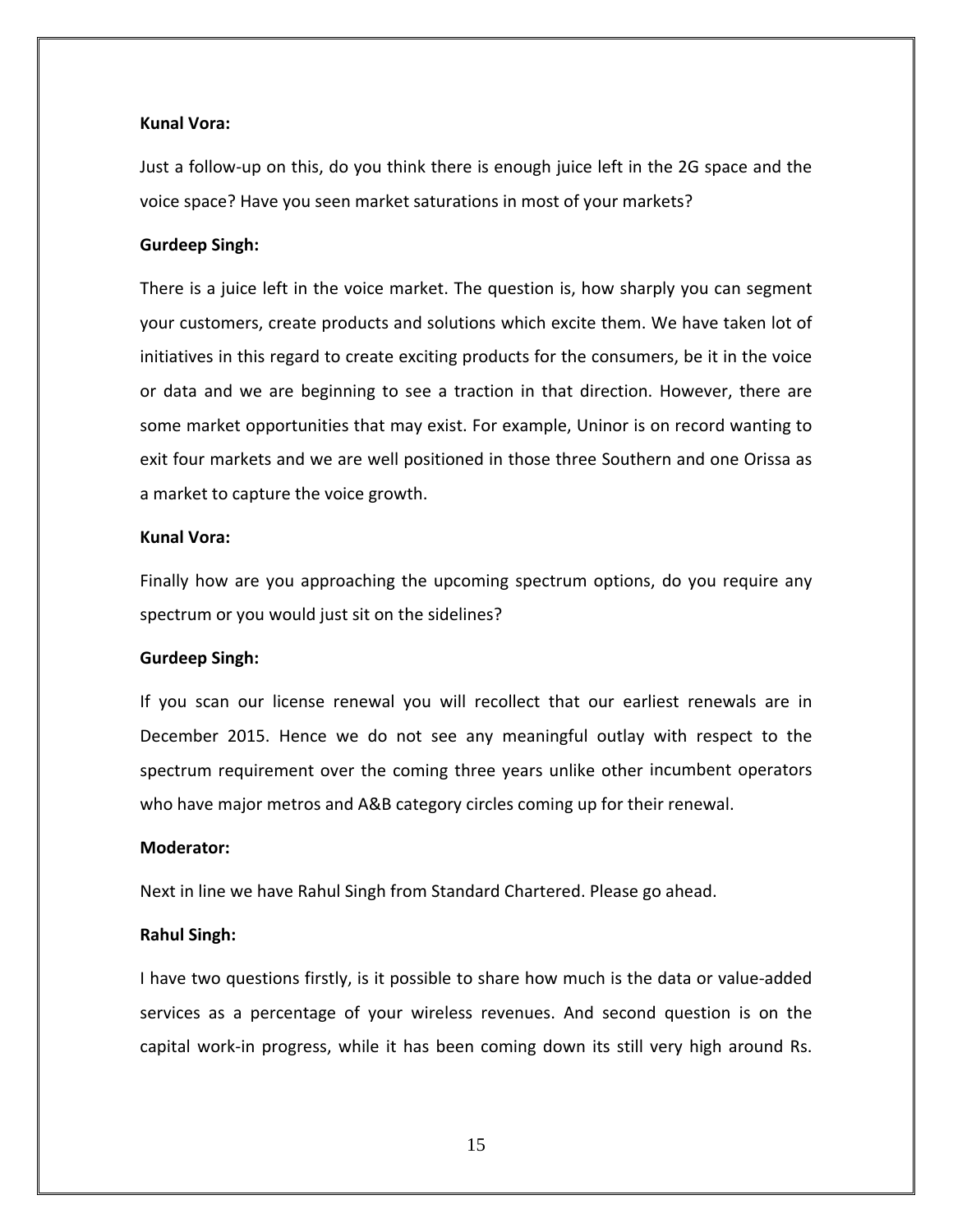5,000 crores, now that all your capex is done and you are saying that it is a fairly mature network what exactly is it and when you do we expect it to reduce?

## **Gurdeep Singh:**

To answer your first question our non‐voice revenue contribution to the wireless revenue now stands at 20.2%, highest in the industry, versus the previous quarter where it stood at 19.9%.

## **Arvind Narang:**

CWIP actually has been coming down as you rightly mentioned. In the last quarter it decreased by around Rs. 3,500 crores but Yes, it is still there. This is because we are currently looking at the projects which are related to our transport network or our backhaul network which are part of our Phase‐2 expansion which is going to happen on the 3G side where significant amount of this would be utilized to increase our transport and the backhaul capacity, and there is some CWIP which is related to the towers as well and as we expand more towers based on the requirements of the business that may also get utilized.

## **Rahul Singh:**

Would it be fair to say that bulk of it would be right now unused backhaul or backhaul which has not been commissioned?

#### **Arvind Narang:**

Largely Yes, but we will use it in some of the other cities as we expand from the top 330 cities which we have already launched on the 3G side. There is a part of CWIP which is also linked with the IDC expansion which is going on.

# **Moderator:**

Next in line we have Ganesh Duvvuri from Edelweiss Securities. Please go ahead.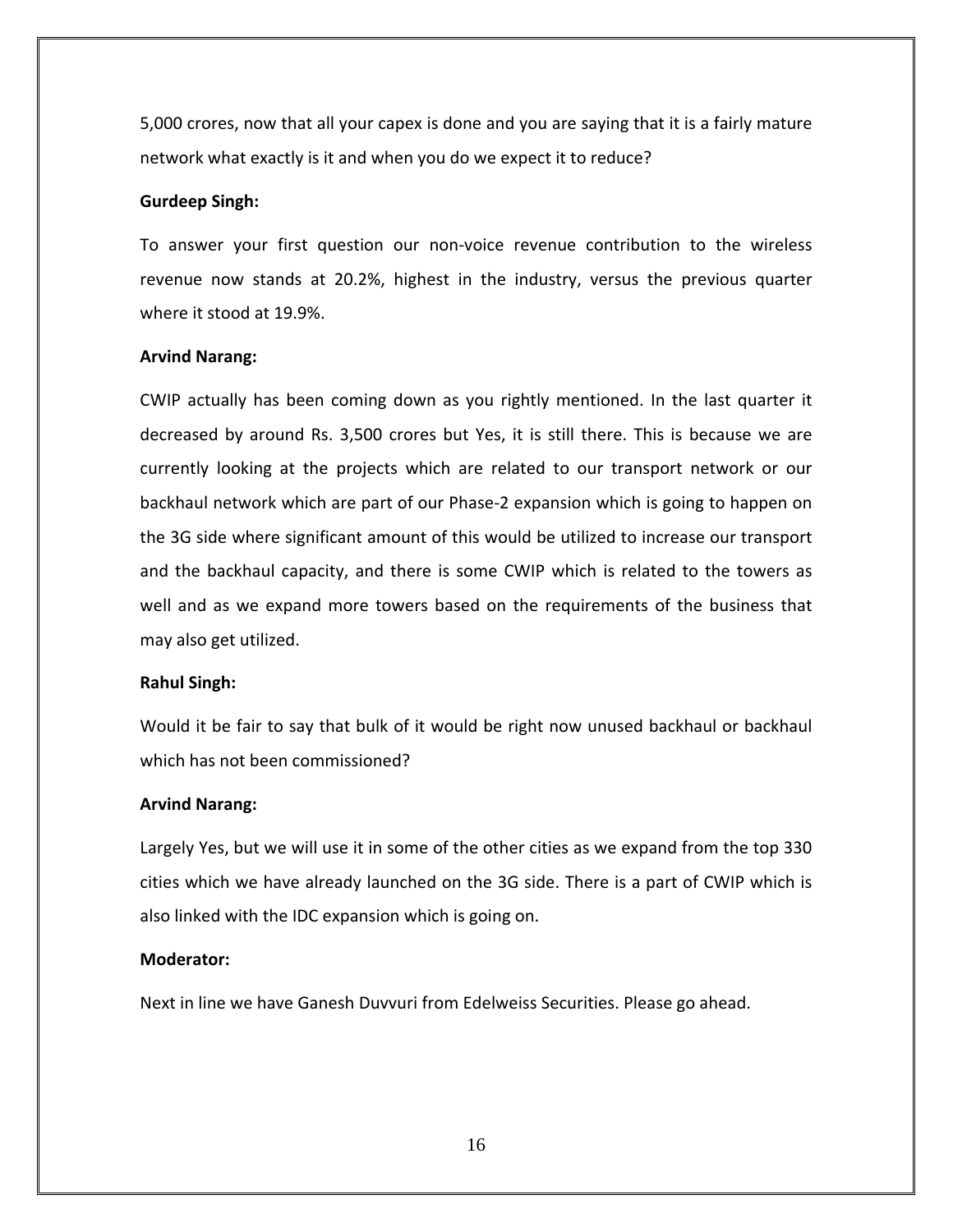#### **Ganesh:**

My first question is based on your strategy of accelerating growth in the GSM services. How do you plan to achieve that, you have alluded to Uninor opening up some of the market. Should we expect you to be more aggressive, so far you have been focusing a lot on margins and RPM, should we expect any dilution in RPM in terms of market share increase and acceleration in growth? Second question is on the 3G usage, any color would be helpful in terms of what is the incremental ARPU, what is the usage in terms of MB that the customers are consuming and what are the kinds of applications they are using?

#### **Gurdeep Singh:**

Let me answer your first question. As you would see that we have 900 MHz which we call the RTL circles and then we later acquired 2G spectrum in 14 other circles which have been rolled out over the last 3‐4 years. If you look at our GSM positioning in the market we have a different position and a different relative market share in different markets. So we are very clear that one‐size‐does‐not‐fit‐all when you approach the 2G GSM go‐to market strategy. So what we have done is we have looked at our competitive positioning, our CDMA strength in that business, and our 3G presence of the network, put that together into the opportunity of the market size that exists, and re‐calibrated our entire go‐to market which is nothing but an optimization of our efforts between 900 MHz, metro circles and the emerging circles. To answer your question straight whether there will be an issue on the RPM dilution going forward, I would say it is more of an exercise to do optimization of our efforts and grow our usage, nothing short of taking a circle as a country strategy.

#### **Ganesh:**

So would you be looking at migrating the high end CDMA customers to GSM as well?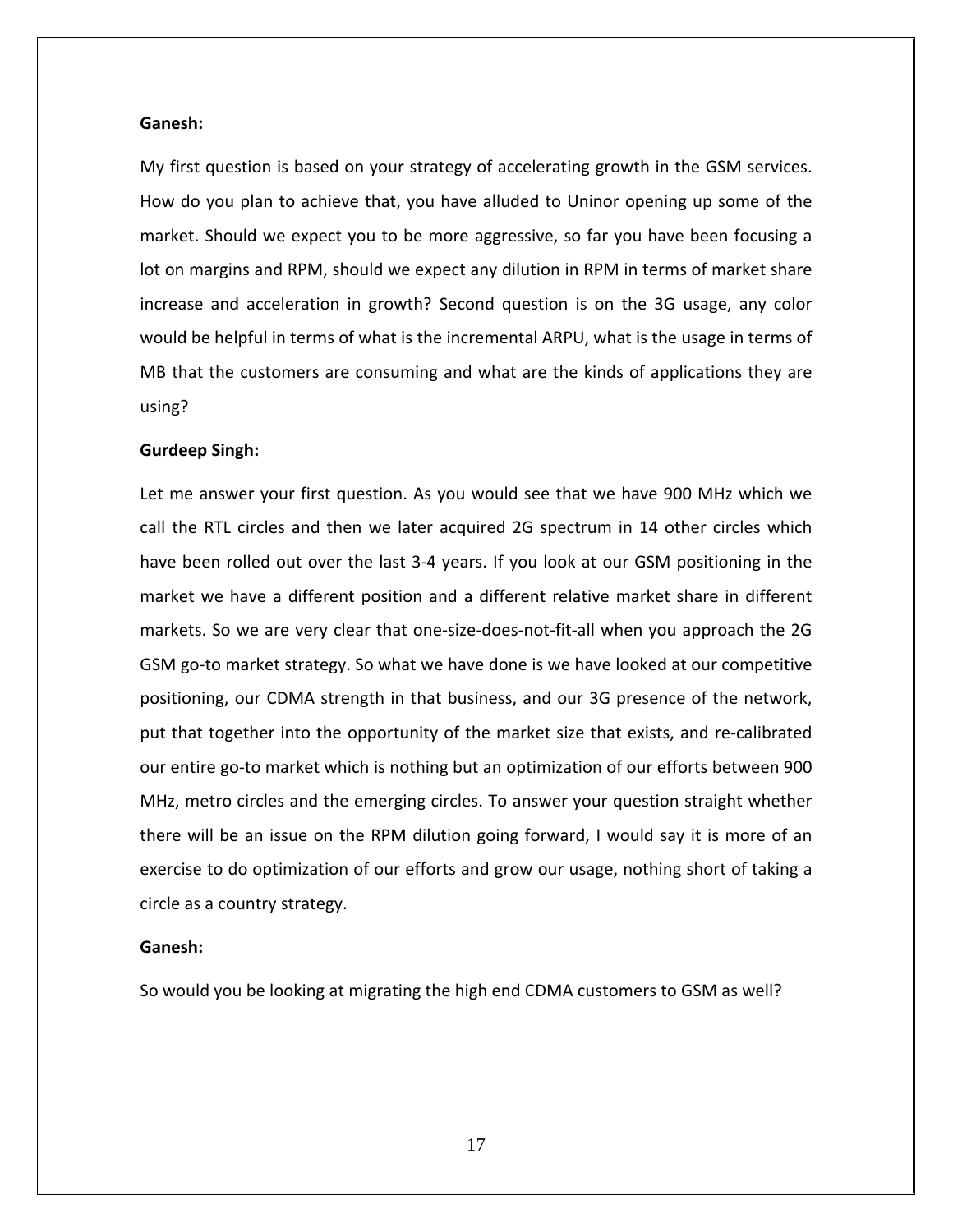#### **Gurdeep Singh:**

We at this moment are strengthening our CDMA ecosystem. We have partnership with Samsung where we have launched some proprietary handsets and we are already beginning to see in a global ecosystem lot of CDMA smartphones coming up. Our efforts would be to migrate our customers to a better device as we go forward as they continue to enjoy excellent coverage and a data experience on CDMA. The 3G usage, I will not be able to share specifics but I can share with you the fact that we now have 4 million active 3G customers which makes our total data usage customers on the network as 24 million with an average consumption of 240 MB.

## **Moderator:**

Next in line we have Gaurav Malhotra from Citigroup. Please go ahead.

## **Gaurav Malhotra:**

If I look at the Others segment the top-line has actually de-grown this quarter and I believe that most of the Others segment relates to the DTH business. Could you just explain how the revenues have fallen quarter-on-quarter in this segment?

#### **Arvind Narang:**

There is a small decrease in absolute numbers, though the DTH business has increased. The Others segment income also includes revenues from our Retail stores and also the Reliance Tech Services and so on. There is a small variation which is causing the minor reduction in the Others segment revenues but, DTH business has grown.

## **Moderator:**

Next in line we have Paras Mehta from Goldman Sachs. Please go ahead.

# **Paras Mehta:**

I have a question on the competitive outlook. Now with the incumbent operator getting more aggressive recently how should we expect RCOM to respond if the tariff competition intensifies in the coming quarter?

18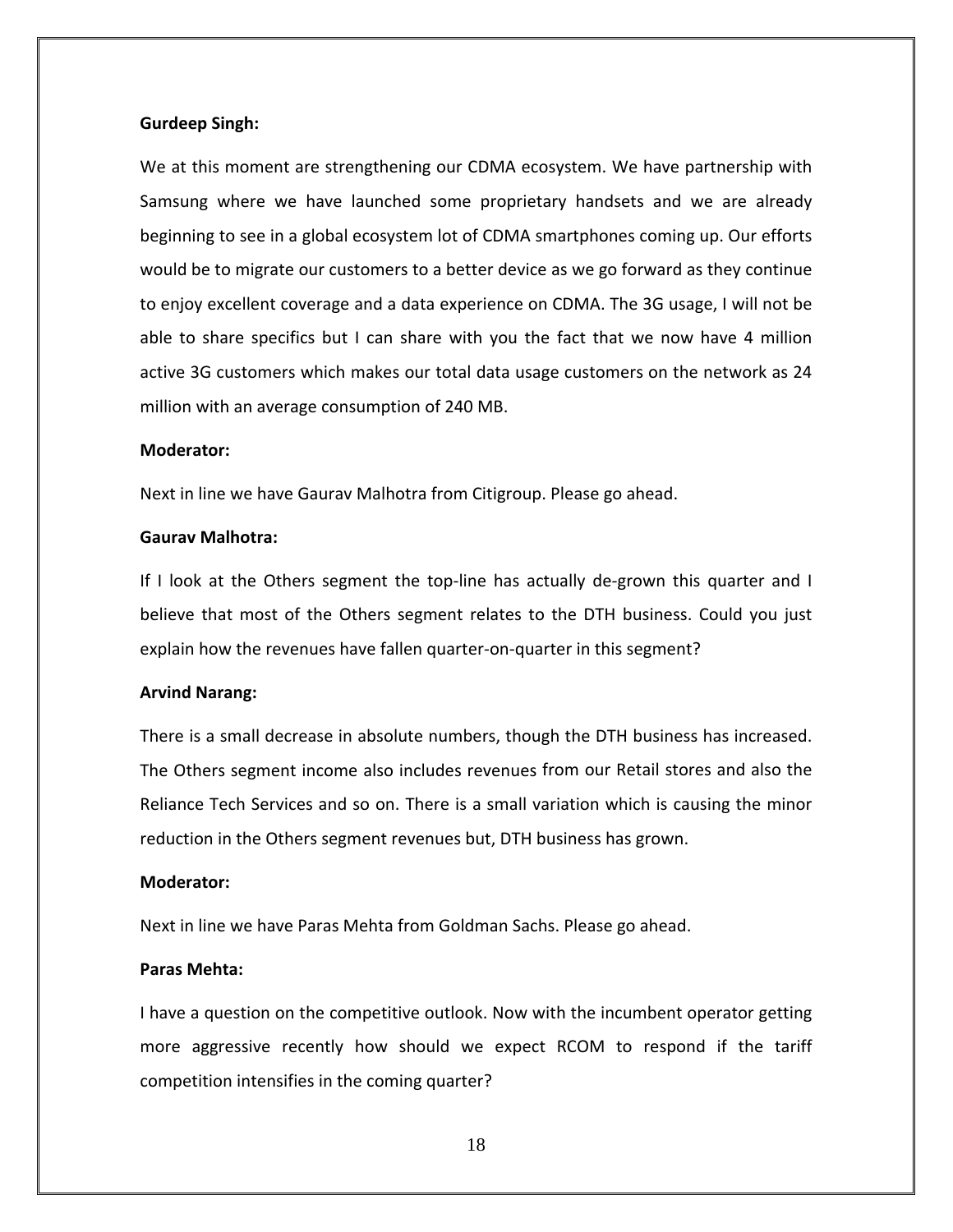#### **Gurdeep Singh:**

We have always maintained a competitive position in the market and we will continue to do so. What I can add here is that, if you look at what we are doing in the 2G GSM space which is to have a circle as a country strategy, go by the thrust of our market share presence, CDMA strength and look at our GSM catch up that we need to do, so we are more than open to playing a strategy that suits more for the system and to the level that it needs to be competitive to garner more than fair share in the market.

# **Moderator:**

Next in line we have Srinivas Rao from Deutsche Bank. Please go ahead.

#### **Srinivas Rao:**

Would you have an estimate or your view on your revenue share on the data side relative to your voice customers, your RMS on data would be helpful? Secondly the intra‐circle roaming which you mentioned, just wanted to clarify, does that include sharing of active infrastructure, the BTS', or it is just the towers?

## **Gurdeep Singh:**

I will answer your question. As I said in the opening speech that data revenue market today is estimated to be around Rs. 7,000 crores out of the total Rs. 135,000 crores of the total mobile services industry. Going forward, five years from now, we may see a whopping increase of Rs. 30,000 crores delta being created in the data revenue and we believe that given our asset base and given our thrust on the data market, given our position on the data card access market and now focusing also the wireless handheld market, we are well positioned to garner a significant share in the segment and that is our thrust and that is our core drive going forward besides building up the voice capacity utilization through a segmented approach. On the intra‐circle roaming it is pure bilateral sharing between the two operators on the existing infrastructure of both the operators.